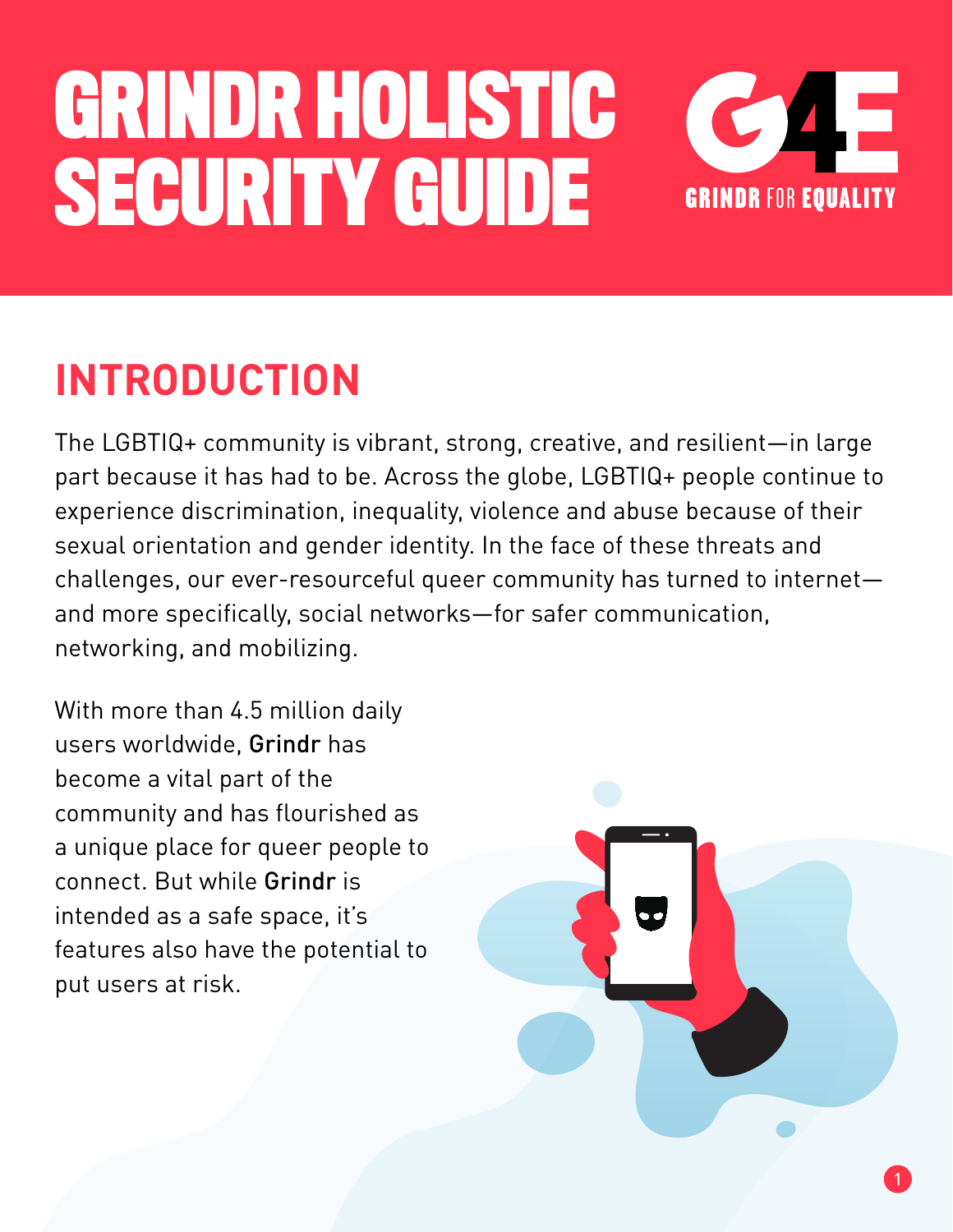Safety is not merely the responsibility of users, and Grindr is continuously seeking to develop and improve its security features—not only to protect users, but also to provide them with critical safety information needed to ensure a safe experience.

As part of these ongoing efforts, Grindr for Equality has partnered with LGBTIQ+ and health activists and organizations around the world—as well as our users—on a Holistic Security Guide that encompasses multiple areas of user safety. Thanks to their invaluable feedback and advice, we're now able to share this important information to help users enjoy their Grindr experience while staying safe.



This guide will follow the harm reduction approach, so everyone can continue using Grindr with raised awareness about how to reduce the harm that may come to us. Harm reduction is an approach from public health. It is designed to lessen the negative social and/or physical consequences associated with various human behaviors, while recognizing the inherent risk in some everyday activities.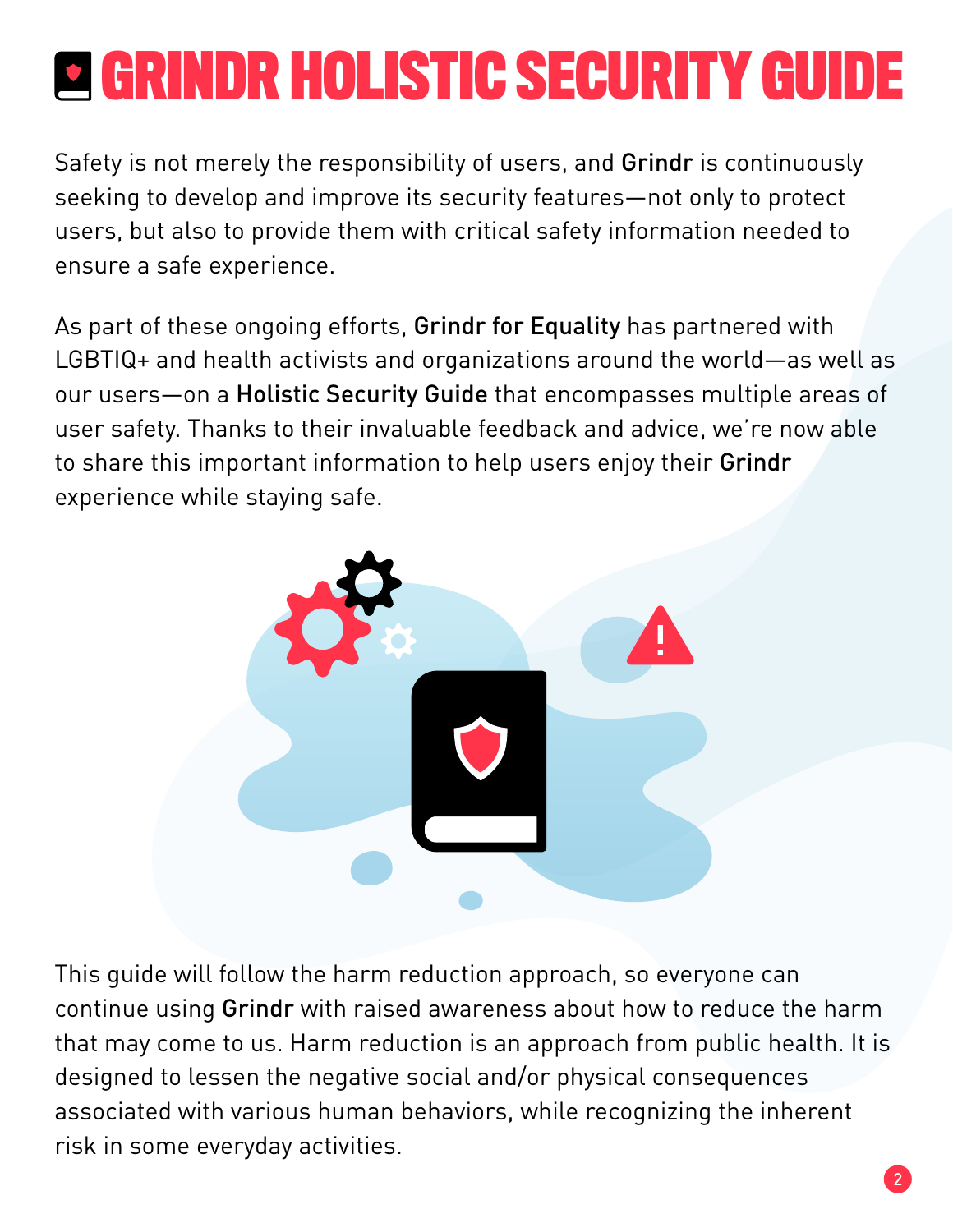### **WHAT IS HOLISTIC SECURITY?**

Holistic security is an approach that integrates digital security, personal safety, and self-care into traditional security management practices.

For our purposes we will breakdown the guide as follows:



### **DIGITAL SECURITY**

Digital security refers to practices used to protect online users, devices, and data from unauthorized access or cyber-attacks. If you live someplace where being LGBTIQ+ puts you in danger, here are some important steps you can take to ensure your safety while using Grindr.



*~Indian proverb*

#### **Don't Post Pictures with Identifiable Features:**

If you live in a place where having your identity shown on Grindr puts you at risk, there are many ways to use the app without putting yourself in danger.

Don't show your face or any other identifiable feature, including tattoos, furniture, home decoration, or surrounding scenery.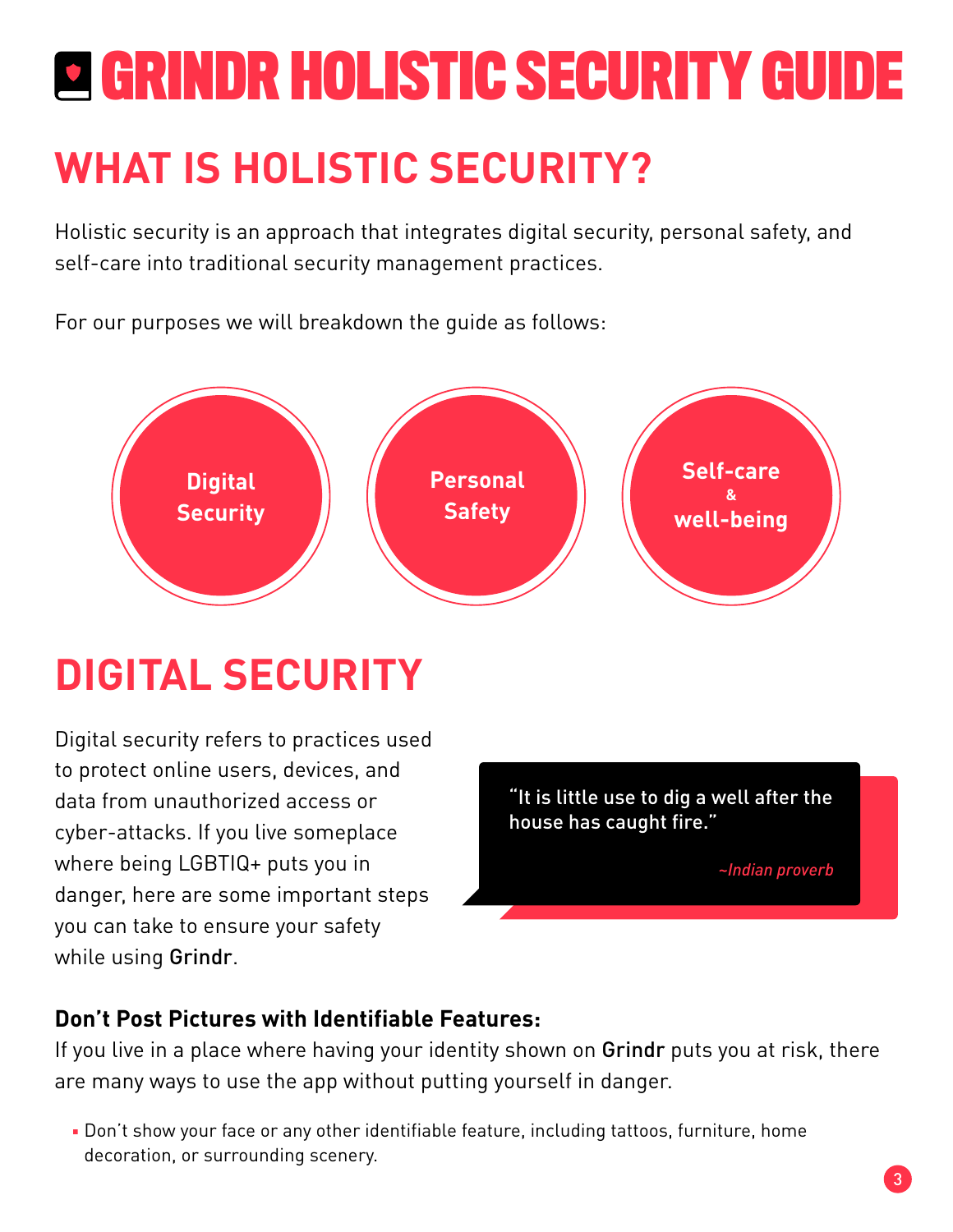- Clear metadata when you take a photo. Cameras automatically add metadata when you take a photo. This hidden info can include location, date, time, and location of the photo. Even if a photo doesn't show your face or any other details that could expose your identity, a photo's metadata can still be used to learn a great deal of information about you. There are many apps that remove this data for you before sharing photos with strangers.
- If you are chatting with someone and would like to send a picture, consider blurring certain identifiable features to mask who you are. It can still be a nice and fun way to share pictures with people, without fully showing yourself. Remember, blurring doesn't always work because some software can reverse the blur feature. Try using a picture that represents you in a different way such as one related to your hobbies or personality.
- For more information on how to blur your pictures on Android phones, check the following link:

#### **https://guardianproject.info/apps/obscuracam**

#### For IOS users:

#### **https://itunes.apple.com/us/app/blur-photos-free-for-iphone-ipad-and-ipod-touch/ id931207837?mt=8**

When talking to people you don't know well, it's better to cover the camera on your smartphone, laptop, or tablet. For Android users you can do it digitally with the Camera Blocker app.

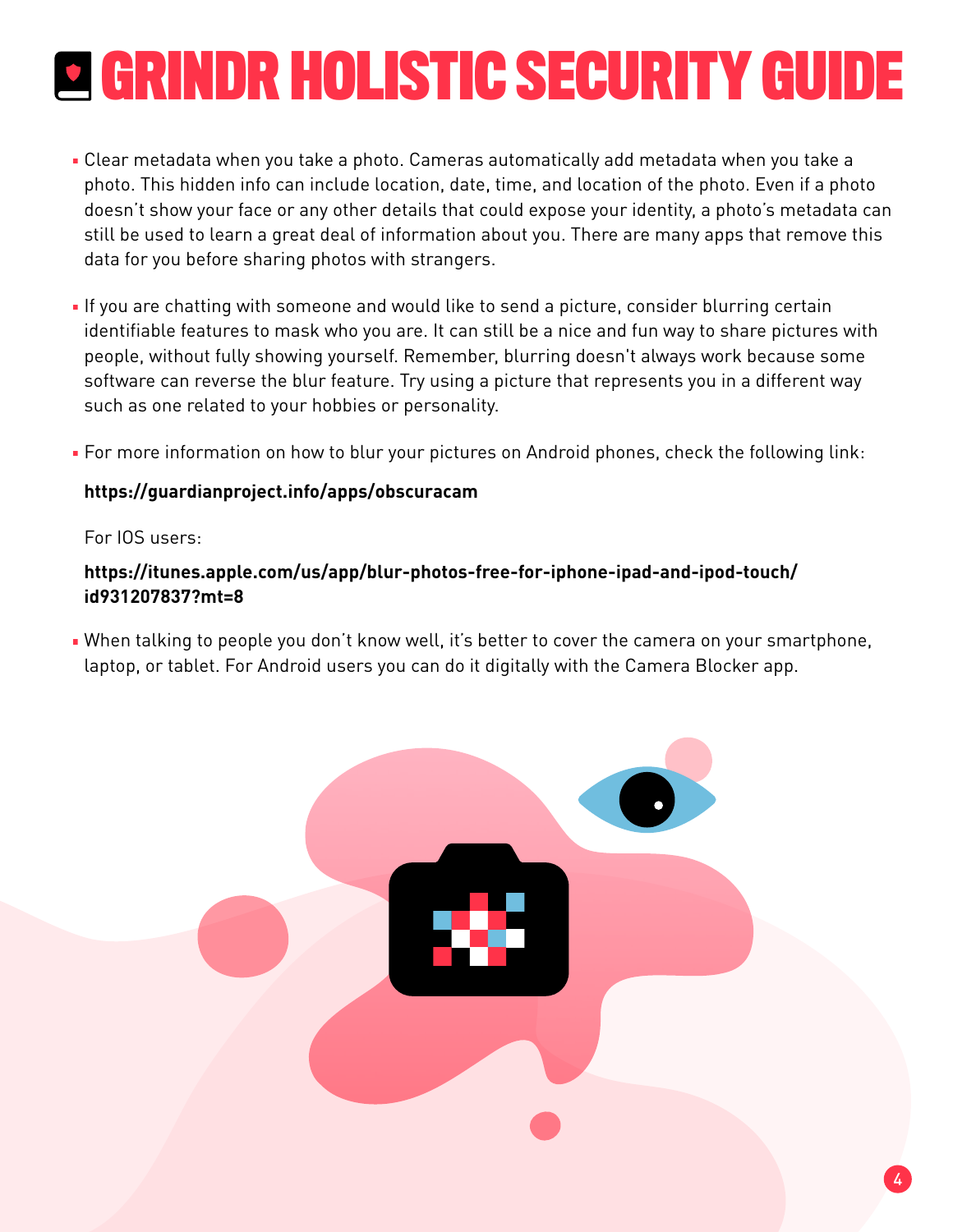

*Julio is a 35-year-old who often dates people he meets online. He had always felt that the app was a fun and safe way to hook up with other men. One day, Julio sent some pictures with his workplace visible in the background to someone who turned out to be a blackmailer. This person blackmailed Julio for over a month, threatening to expose him to his colleagues at his work.*

#### **What could Julio have done differently?**

**Julio could have avoided showing his face in the pictures, and could have made sure that they didn't include other distinctive details, such as his workplace or anything else that could reveal his identity and potentially endanger his safety.**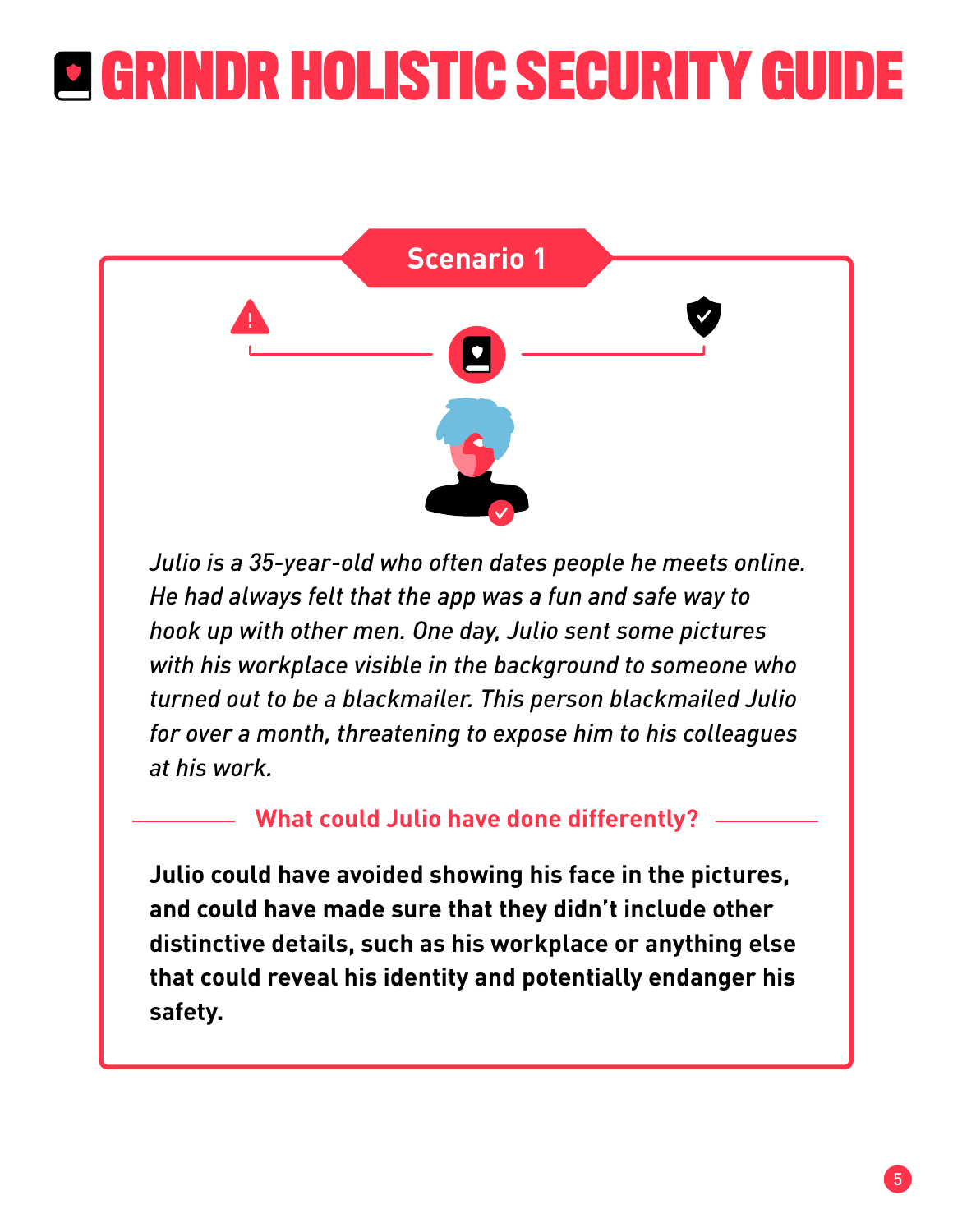#### **Meet in A Safe Location:**

Sharing your home address can be risky. Make sure you feel comfortable with someone prior to meeting. If you are ready to meet someone, try meeting at a place known to be friendly to LGBTQ+ people if there is one in your area. If you want to continue chatting outside of Grindr, consider using secure messaging apps that use end-to-end encryption. A few of these include: Wire, Signal, Jitsi, and Appear. Please note on Wire you don't need to register with your phone number, you can simply register with an email address if you want to. In Signal, you can set a time for the messages to be deleted. After a specified period of time your conversation will automatically disappear.



#### **Don't Use Personal Info in Your Grindr Profile:**

Do not specify your name, address, phone number, or any other info that could help identify you in your profile. Displaying your personal info on Grindr increases the risk of someone identifying your social media profiles.

#### **Don't Connect Your Social Media Accounts:**

Some apps allow or require you to login with another social media account. Connecting between different social media and communication tools can give someone ways of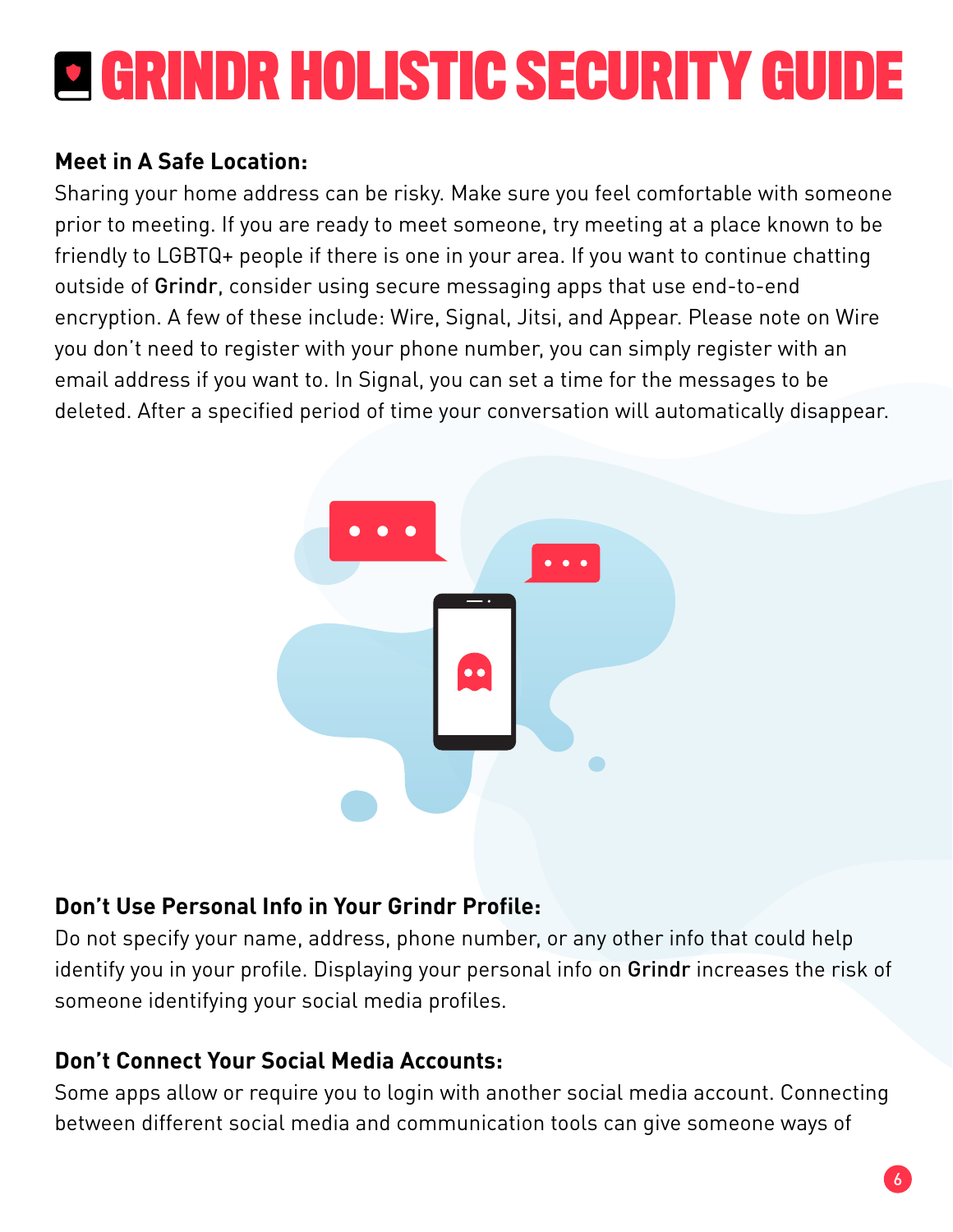finding info about you. If that's the case, consider the following steps:

- Use a different name on Grindr than with other social media apps.
- **Provide a different phone number and email address than you usually use.**
- Don't connect or sign in through social media, if possible. If required, have a separate social media account just for for logging in to social networking apps.
- Don't provide a phone number unless absolutely necessary.

#### **Chat Sessions are Saved on Both Phones (Yours and Theirs):**

Don't share any personal info, photos or videos that you wouldn't ordinarily share with strangers. In some countries this information can be used as legal evidence that could lead to imprisonment.

#### **Avoid Browsing Online via Wi-Fi Hotspot:**

Wi-Fi hotspots in public places such as airports, coffee shops, libraries, and hotels are convenient, but too often aren't secure. If there is no alternative option to using these insecure networks, and if there are no legal implications to do so, we recommend that you always use a virtual private network (VPN) on your phone. For more information about VPNs, check out the following links:

**https://en.wikipedia.org/wiki/Virtual\_private\_network**

**https://www.psiphon3.com https://nordvpn.com https://www.tunnelbear.com**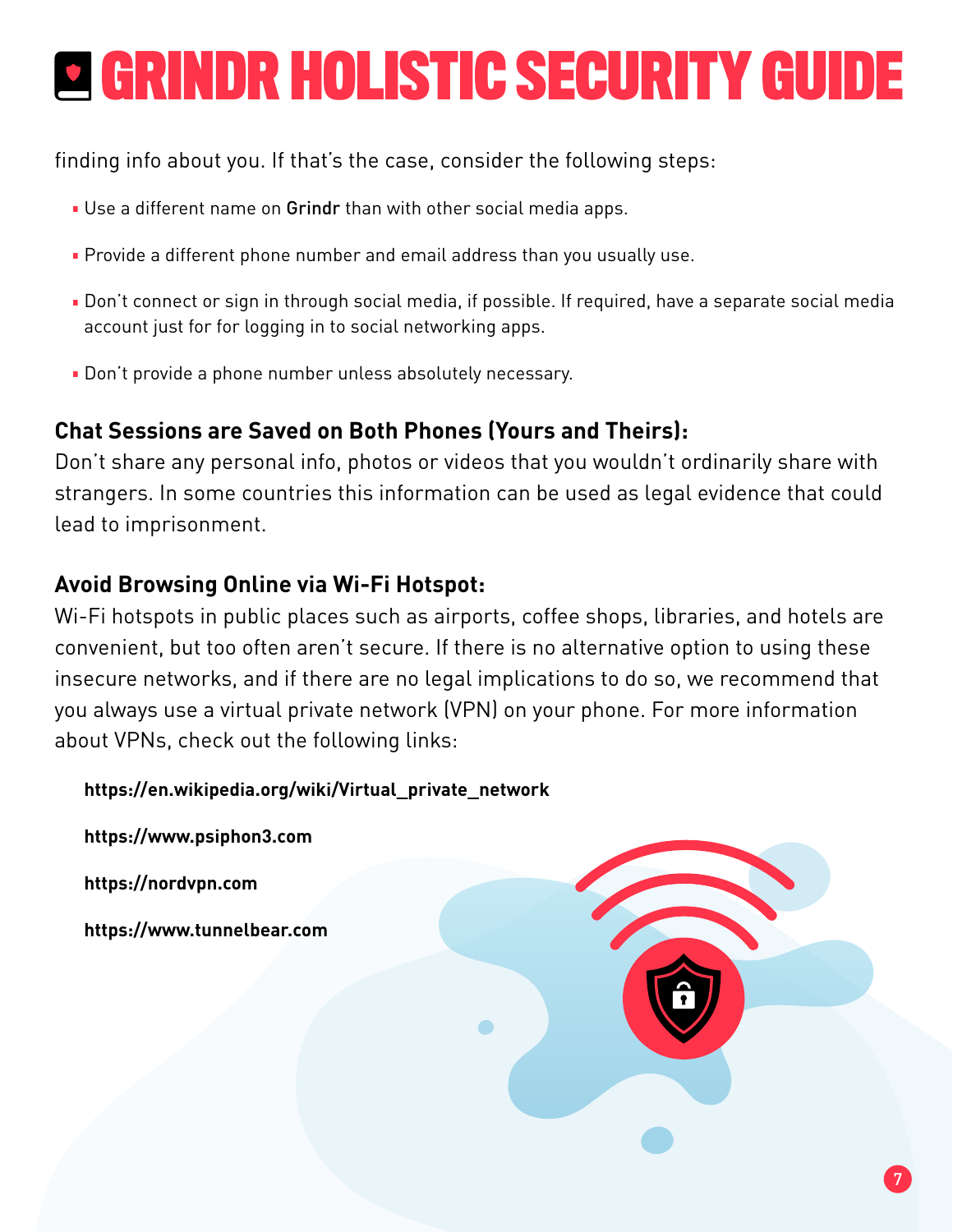#### **Always Update Your Phone's Software:**

Software updates keep you safe from known security threats and will frequently provide new features and speed enhancements. Smartphone users running outdated software may be vulnerable to attackers gaining privileged control (known as "root access" in Android systems and "jailbreaking" in iOS systems) of their devices, allowing them to read the messages in your social networking apps. It is important to pay attention to updates from an official source, such as Google Play, F-droid, or The Apple App Store.

For more info on root access and jailbreaking check out:

**https://en.wikipedia.org/wiki/Rooting\_(Android)**

**https://en.wikipedia.org/wiki/IOS\_jailbreaking**



#### **Enable Remote Wipe for Your Smartphone:**

It's good to be able to remotely wipe your smartphone so that if your info, photos, etc. fall into the wrong hands you're able to clear it. If your phone is stolen, you want to make sure that any sensitive information on it can be easily wiped. For more info on how you can remotely wipe your phone, check the following links:

**https://support.google.com/accounts/answer/6160491?hl=en**

**https://support.apple.com/kb/PH2701?locale=en\_US**

**https://preyproject.com**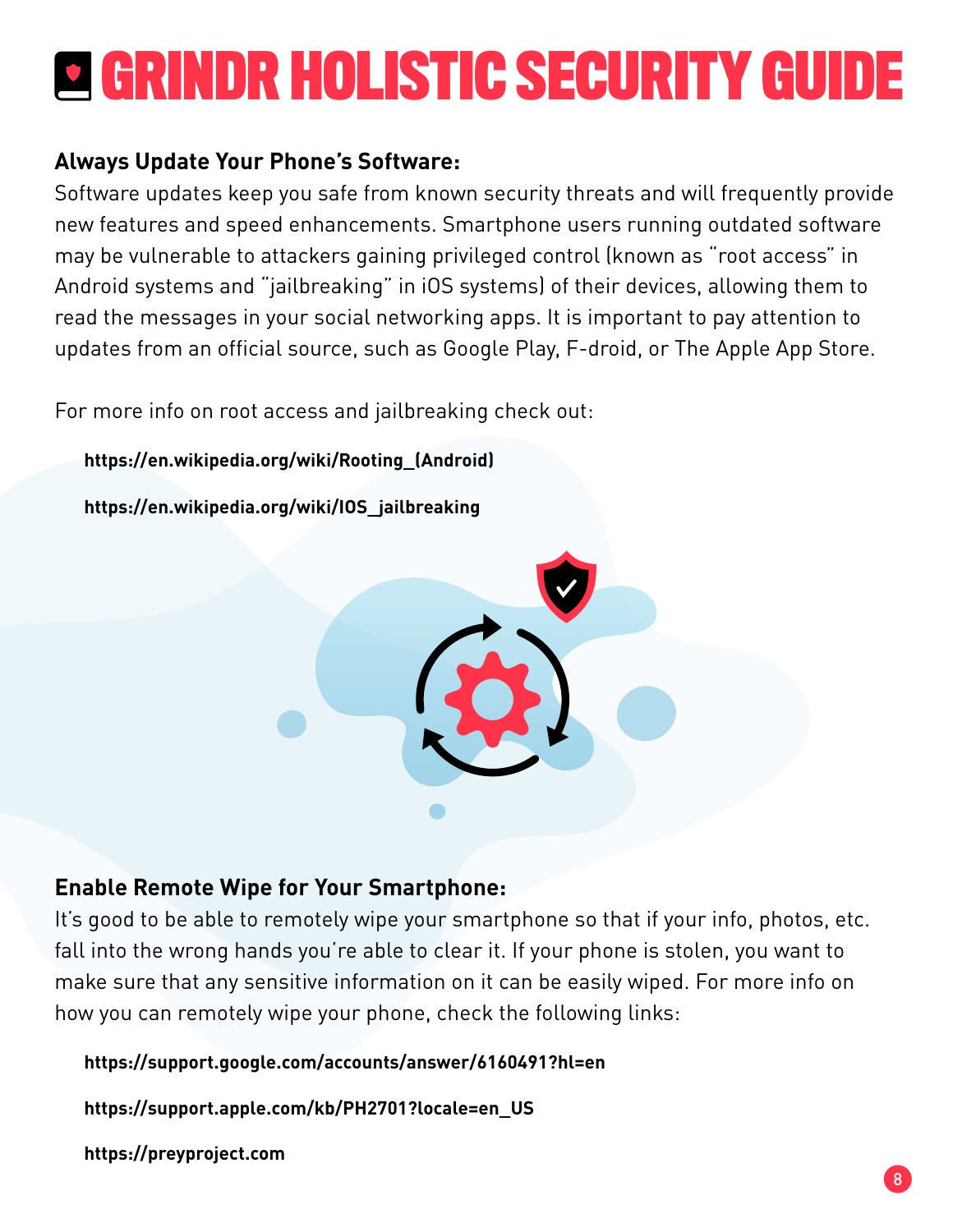#### **Protect the Photos and Videos on Your Phone:**

If you must carry sensitive pictures or videos on your phone, make sure they are securely stored. You can move them to private galleries on your phone or use online applications such as Photo Vault.

#### **Secure Your Grindr App with A PIN:**

Grindr users can configure their Grindr app to open to a "Enter Security PIN" screen where they must enter a 4-digit pin to start Grindr. You can also hide your app using the Discreet App Icon option, which disguises the Grindr icon as something more discreet like a camera or calculator app.

These features were developed for Grindr users in countries where being LGBTQ may put people in the most danger, like the countries where being gay is punishable by the death penalty. It is available to users in the rest of the world as part of Grindr Xtra and Unlimited.

#### **Hide Distance in Your Grindr Profile:**

Users can disable "Show Distance" in their profile and cascade. This may help if you live in a dangerous environment and do not want any unwanted people knowing where you are.

In some countries where being LGBTQ may put people in particular danger, the distance feature is already disabled for everyone.

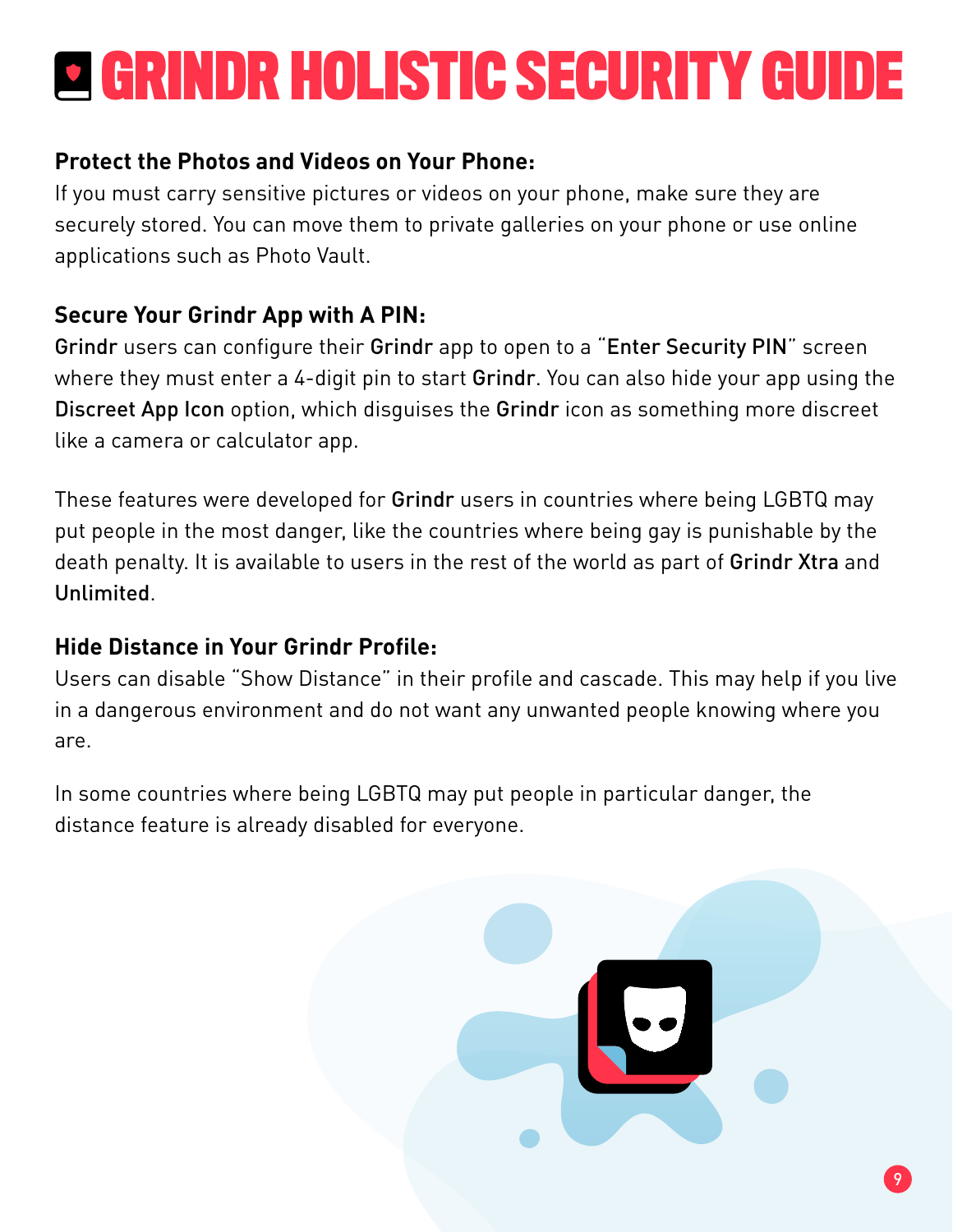#### **Hide from Explore Searches:**

Grindr users can choose not to be found via "Explore" searches, which allow people who aren't nearby to browse your area.

In some countries where being LGBTQ may put people in particular danger, profiles are already hidden from searches.



#### **Block Profiles:**

If you feel you are communicating with someone in Grindr who might jeopardize your safety, you can block them so that they cannot find or interact with you on the app.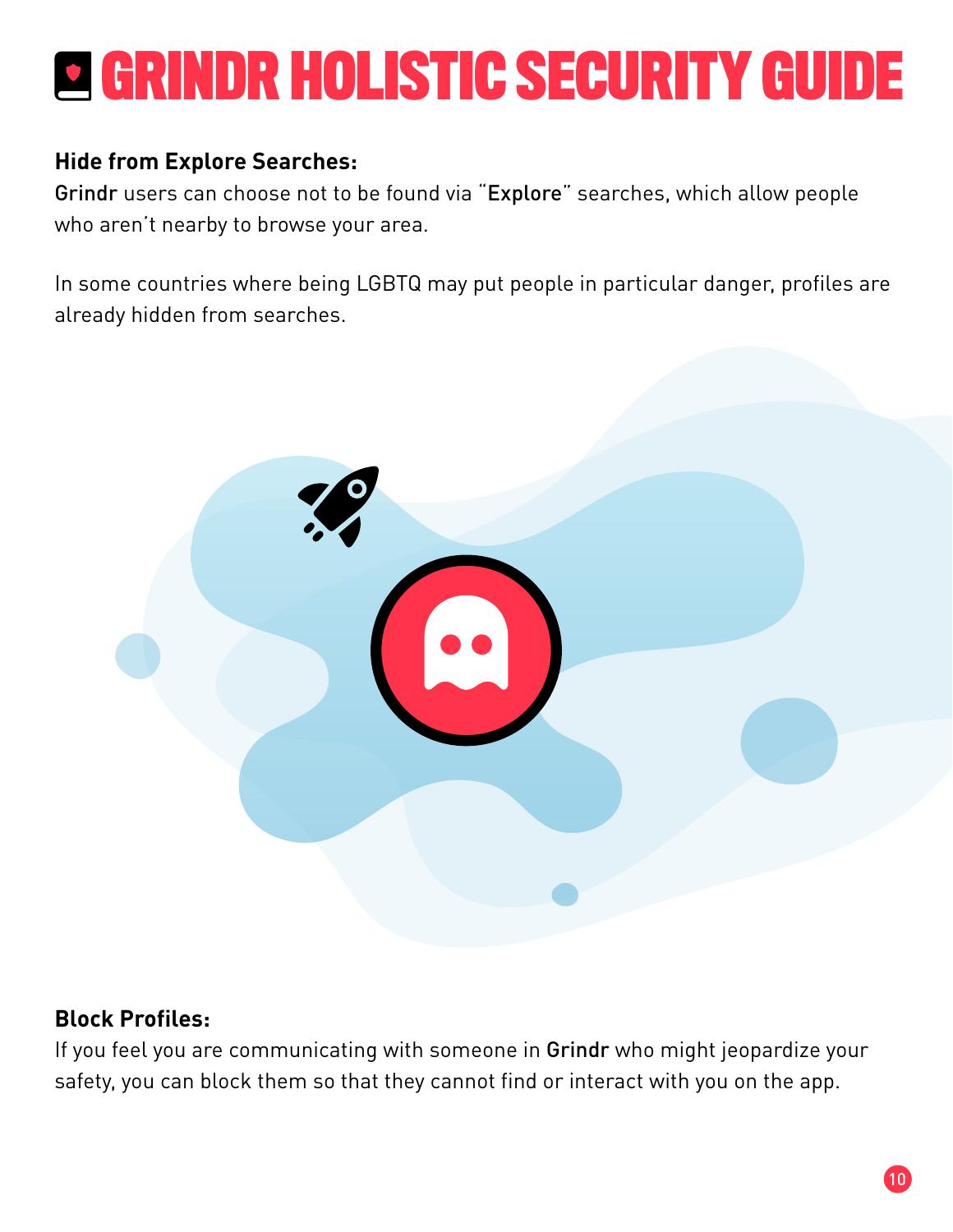

*Ahmed is 25 years old and lives with his family. He has a habit of handing over his phone to his mother, brother, or a curious friend to check things out. One day, Ahmed gave his phone to his sister to look at some family pictures. His sister accidently saw his Grindr profile and his nudes in the photo gallery.*

**What could Ahmed have done differently?**

**Ahmed could have avoided handing his phone to others, but since he does this often and doesn't want to raise suspicions, he could lock Grindr with a pin code and change the app icon. Moreover, he could have locked all his private pictures and videos in a locked vault app. Finally, when shooting private videos, Ahmed could also begin by shooting a few seconds of his hand covering the lens. This will result in a completely black thumbnail in his media gallery, making it harder to immediately spot these videos.**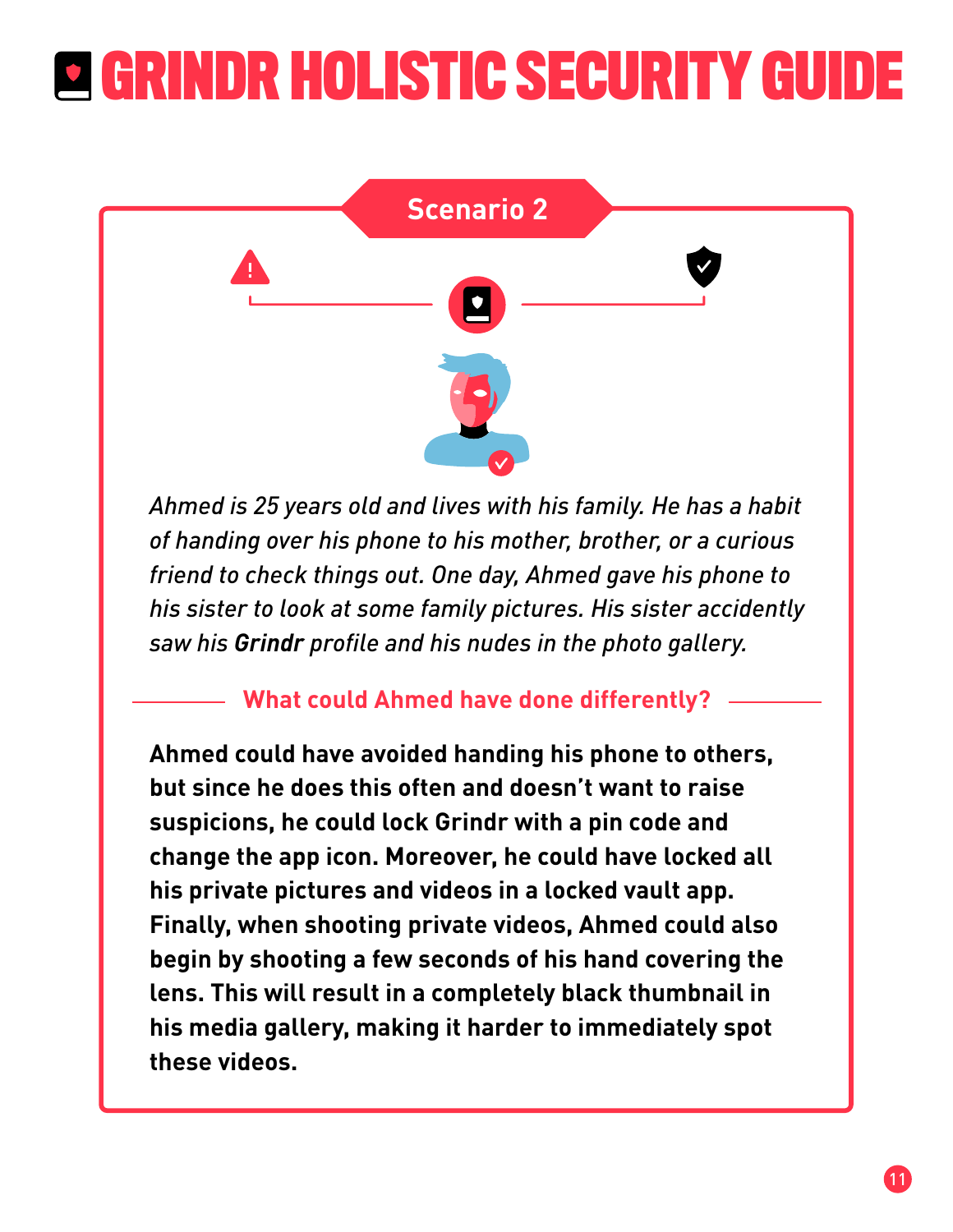### **PERSONAL SAFETY**

Personal Safety refers to the freedom from physical harm, as well as freedom from hostility, aggression, harassment, and loss of ability to control over one's body. When it comes to personal safety on social networks, it's important that you develop common sense responses to keep you safe. If you live in a place where being LGBTIQ+ puts you in danger, here are some important steps you can take to ensure your personal safety while using Grindr.

#### **Do A Background Check on Your Date:**

If you're talking to someone on Grindr and you decide to meet in real life, it's best to check them out via people who may know them or search for them on Google or social media.

#### **Meet First in A Safe Public Space:**

When meeting for the first time with people you don't know, it's best to meet in a public place. It's important to meet somewhere LGBTIQ+ friendly, or at least not known to be "unfriendly".

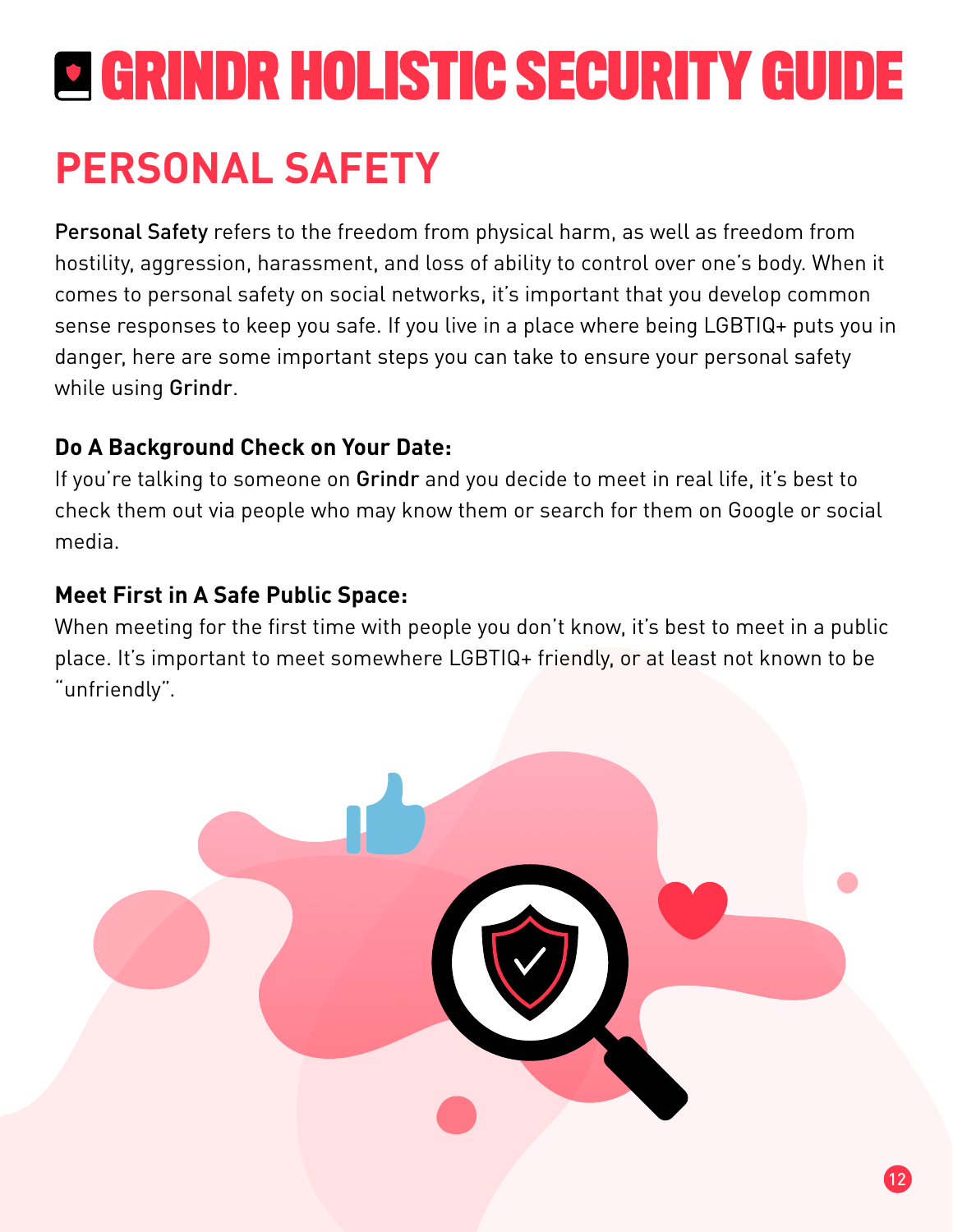#### **Let A Friend Know Where You're Meeting:**

It's always a good idea to have people know where you've gone. It is also best to have an emergency plan. For example, have a friend come meet you if you don't call them after a certain period. Also, when you meet someone for the first time, try not to carry too many personal items such as credit cards or cash. There are some useful applications that help you track your steps for your personal safety such as "Trusted Contacts" and "My Family Tracker".

#### **Clear Phone When Meeting Strangers:**

When you go to meet a date from the app, clear any sexual conversations, images, and videos. Don't save contact names in your phone that contain sexual identifications such as Top/Bottom/Hornet/Grindr or any other sexual description.

#### **Avoid Excessive Alcohol and Drug Use:**

If you go on a date with someone you don't know well, avoid drinking too much alcohol or using drugs. Don't agree to take any unknown drinks or substances. Drinking and using drugs may decrease your ability to identify a situation as potentially dangerous.



#### **If You Get Arrested:**

If you should get into a situation where you are arrested, do not confess or admit to anything. Even if they have proof, stay silent. Find out about organizations or groups in your area that provide direct legal services like an LGBTIQ+ organization or a more general human rights organization.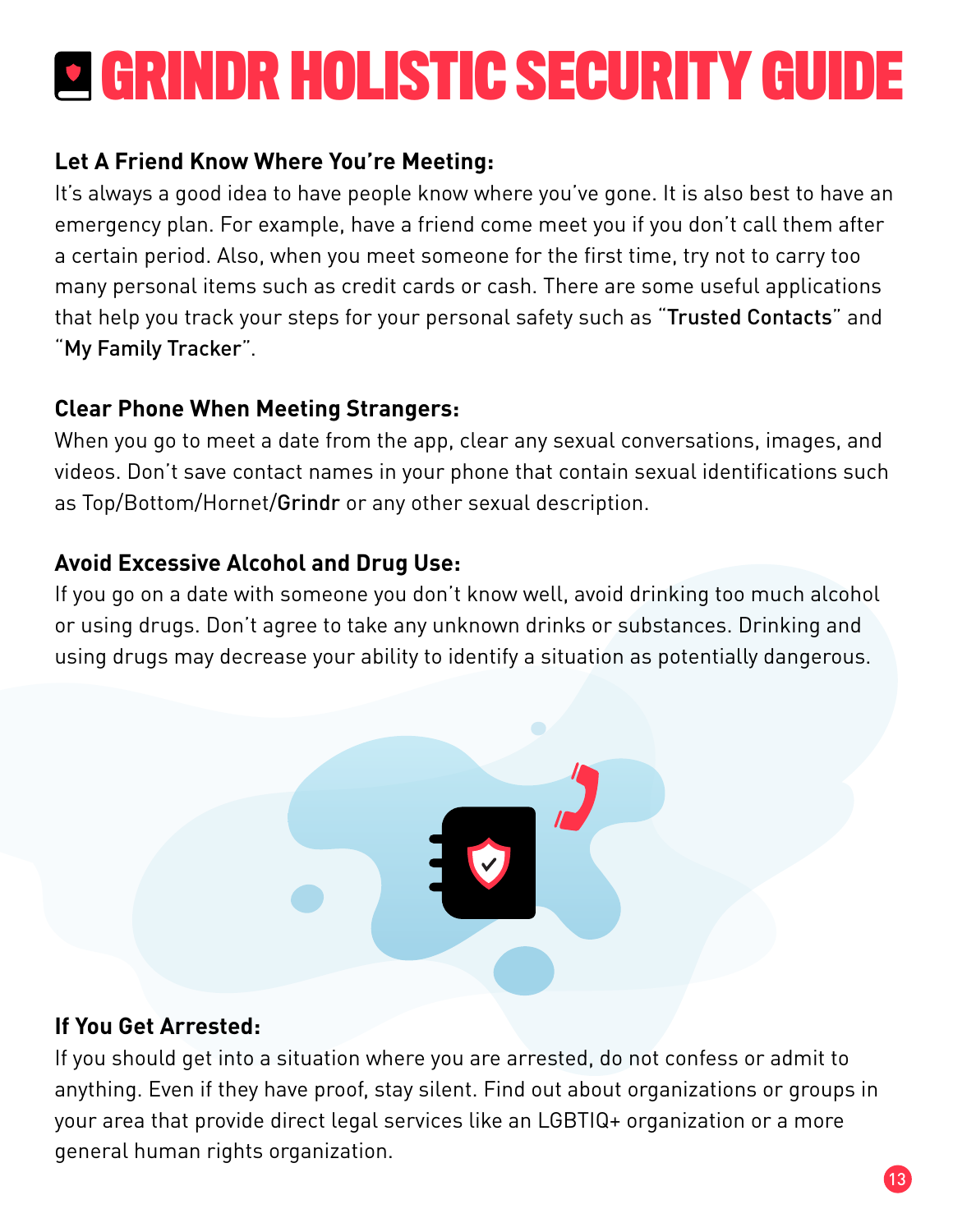### **SELF-CARE & WELL-BEING**

Fear, anxiety, burnout, stress, and trauma have a negative impact on our health. It hinders our ability to think properly and make rational decisions about our safety and security. This is why self-care and well-being are a core part of our holistic security strategy. Self-care is taking care of our body, mind, and emotions, as well as paying

"Caring for myself is not an indulgence, it is self-preservation and that is an act of political warfare."

*~Audre Lorde*

attention to the environments surrounding our existence.

with the self and ends with the people we are dating, so here are some tips that can help your safety as well as your inner peace while dating. As our appreciation of ourselves and our respect for our bodies and identities starts

#### **Nurture Your Support Systems:**

Always seek welcoming, supportive, and safe environments in your life—that can be a group of good friends and allies, supportive and kind partners, or even empathetic service providers.

#### **Take Care of Your Mind and Body:**

It's important to take care of your mental and physical health. Always have open, healthy conversations with the people in your life about your mental, emotional, and physical needs. If you are dealing with a mental health condition, try not to let the stigma shape your perceptions about yourself. Remember, there is absolutely no shame in asking for help if needed.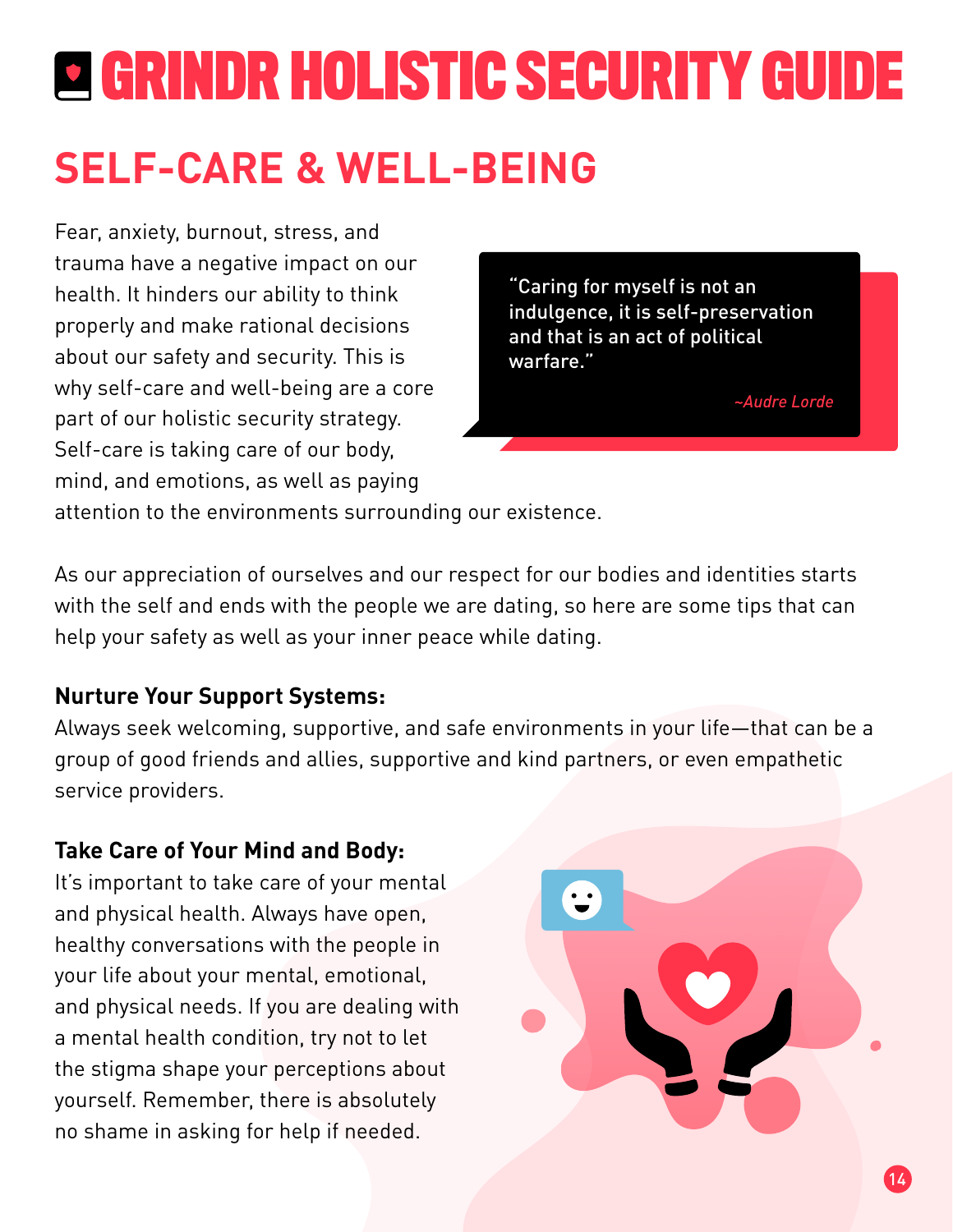#### **Take Care of Your Body:**

It's important to take care of your body, which can help reduce feelings of anxiety and depression. Taking care of your body starts with watching your sleep, diet, exercise, etc. But as it's been said, "Everybody is different, and every body is different" so always remember there is no one way to take care of yourself and there is no single form for the perfect body. Learn the appropriate ways and means to take care of your body and set your own goals.



#### **Take Care of Your Sexual Health:**

Get tested regularly for HIV and other STIs. Do it at least three times per year, and always have conversations with the people you meet about your safety expectations. For more information about sexual health visit the Grindr Sexual Health Resource Center:

#### **https://grindr.me/sexualhealth**

#### **Your Body Is Yours:**

Don't let anyone make you feel that your sexuality is abnormal. Don't let anyone body shame you or tell you what you like isn't best for you. And don't let anyone pressure you into having sex if you do not wish to do so.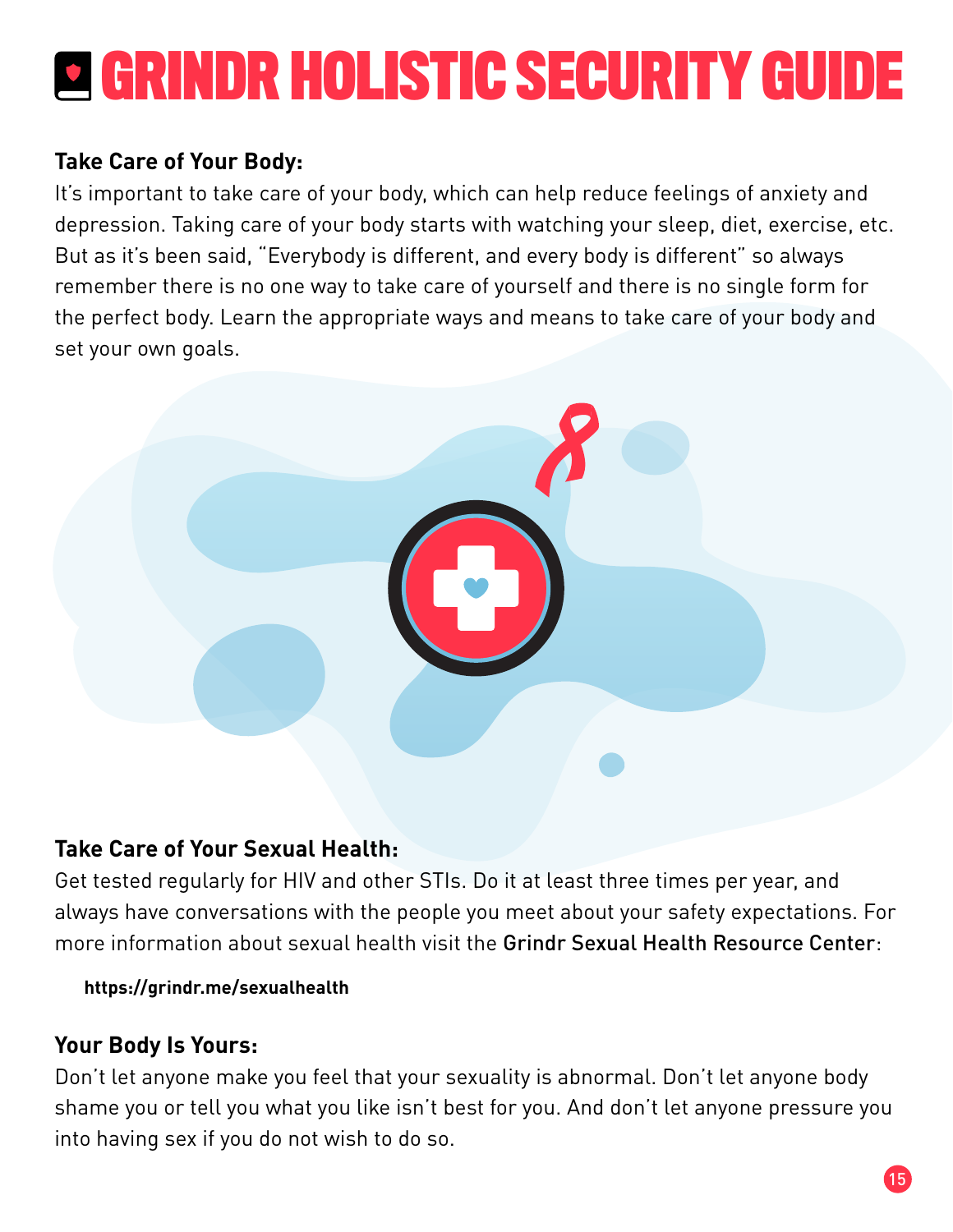#### **Collective Community Support:**

As queer global community, there is no reason for us to be hostile to each other, as the world can already be cruel to people like us. It is our duty to be there for one another when it feels like the world is failing us. Your queer friends sometimes become your chosen family, so let us make a promise today to be there for each other -- be nice, considerate and supportive in real life and online. Together we can build a world we all dream of, one that is free from discrimination, stigma, racism, sexism, homophobia, transphobia and any form of violence.

#### **Our Differences Make Us Unique:**

In the dating world we often forget that we are talking to human beings with different backgrounds, life experiences, identities, and choices. We must make the effort to treat people with respect, politeness, and kindness. We need to be more considerate to the differences that make us magnificently diverse and unique. Always ask if you don't know. Don't assume!

For more information on how together we can amplify the conversation and take steps towards a kinder, more respectful community visit the following link:



#### **https://www.kindr.grindr.com**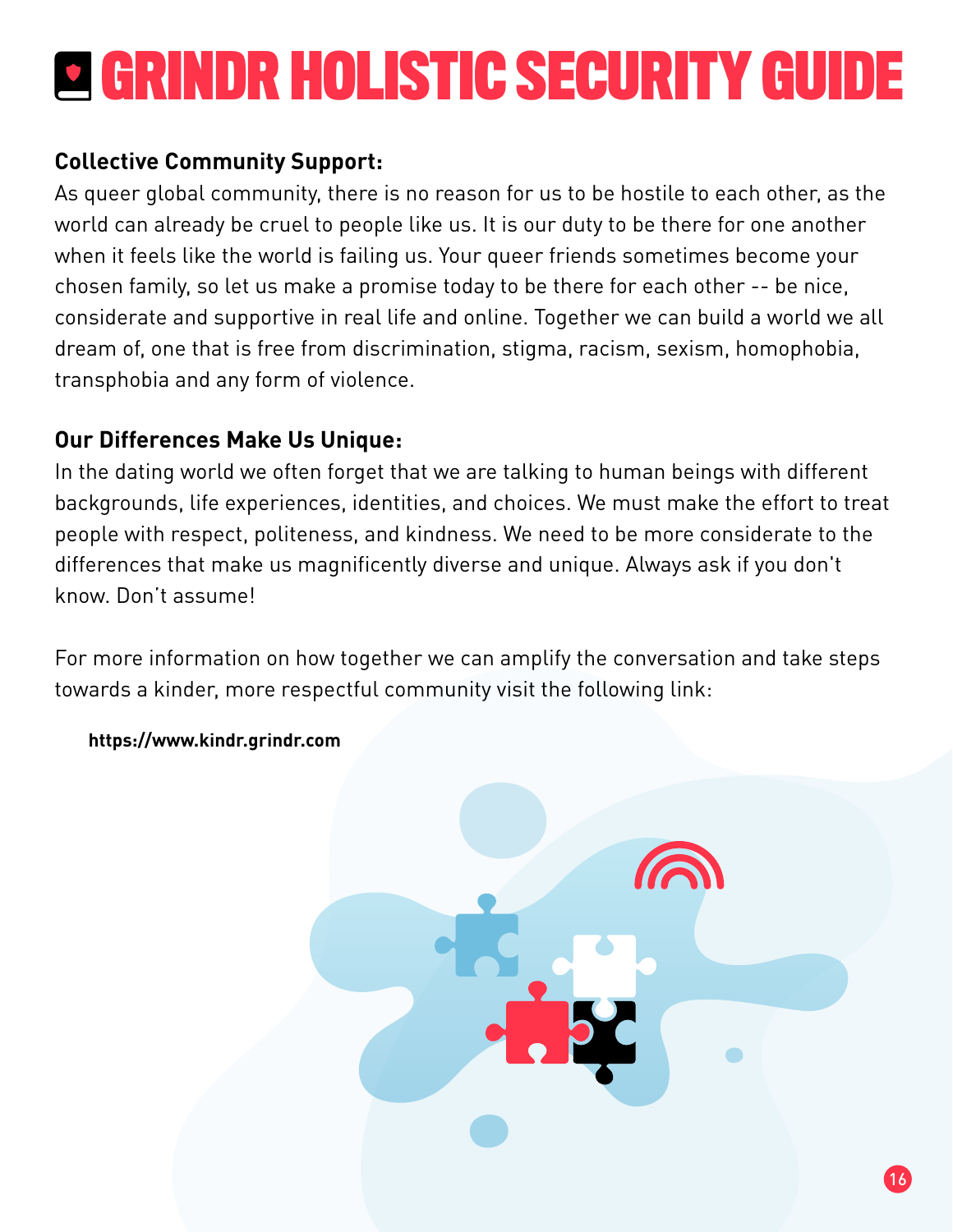

*Shirin is a 29-year-old transgender woman and a courageous activist in her country. Shirin was talking with someone she had known online for a while, but she stopped when she noticed that he wasn't respecting her identity and he wasn't treating her as a woman. He kept asking for certain things in their sexual relationship that she did not like. A few days later, Shirin received a message on her Facebook from him with a link. After she opened the link, she noticed that there were threatening messages that began to arrive on her personal email. The messages were aggressive and non-stop. She became very stressed. She felt her safety was compromised and her privacy was violated because she never shared her Facebook profile or her personal email address with this person.*

#### **What could Shirin have done differently?**

**Shirin could have shared less personal information with this person, which probably led him to her Facebook and her personal email address. By sharing this information, she gave her attacker the means to stalk her outside the app. Now she needs to change her passwords. She could also talk to a digital security expert, who would be able to make sure no tracking software or malware had been downloaded on her phone.**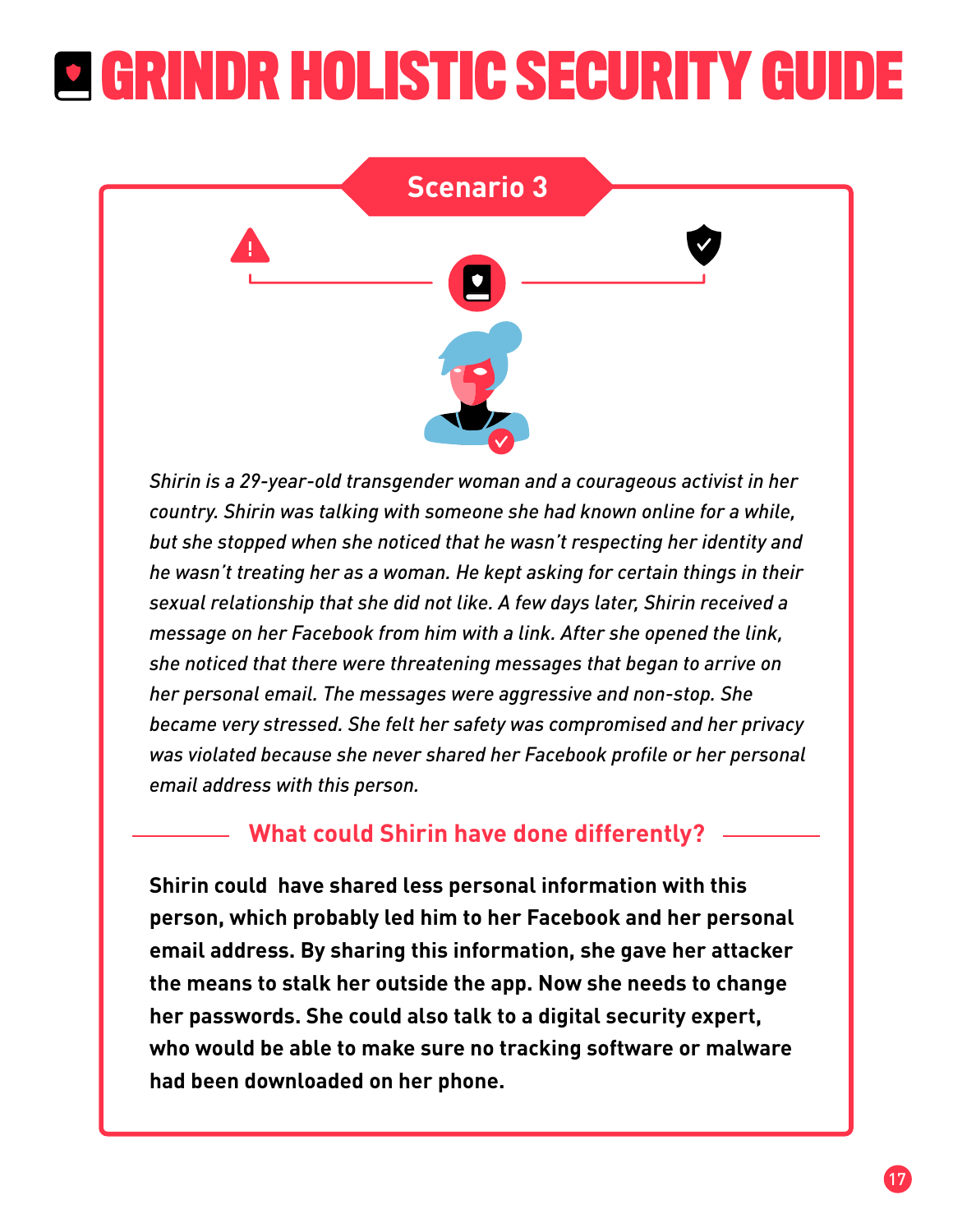### **ASSESSMENT TOOL**

Below you will find a series of questions that will allow you to understand your level of holistic security. The purpose of these questions is to help you reflect on your own thoughts about your safety. It's also designed to help you question whether you're ensuring the highest level of protection in your dating experiences and daily life as a queer person.

#### **Digital Security Checklist:**

- $\Box$  Do you share pictures showing your face or any other identifiable features with strangers?
- $\Box$  Do you regularly update the software and operating system on your phone?
- Are your sensitive images and videos securely locked inside an encrypted file or app?
- $\Box$  Does your phone have up-to-date anti-virus and anti-malware installed?
- Do you delete metadata from images before sharing with others?
- $\Box$  Do you use public Wi-Fi in hotels, airports, or cafes without connecting through a VPN?
- Do you use a PIN code for Grindr?
- $\Box$  Do you use a password, pattern, or fingerprint for your mobile lock screen?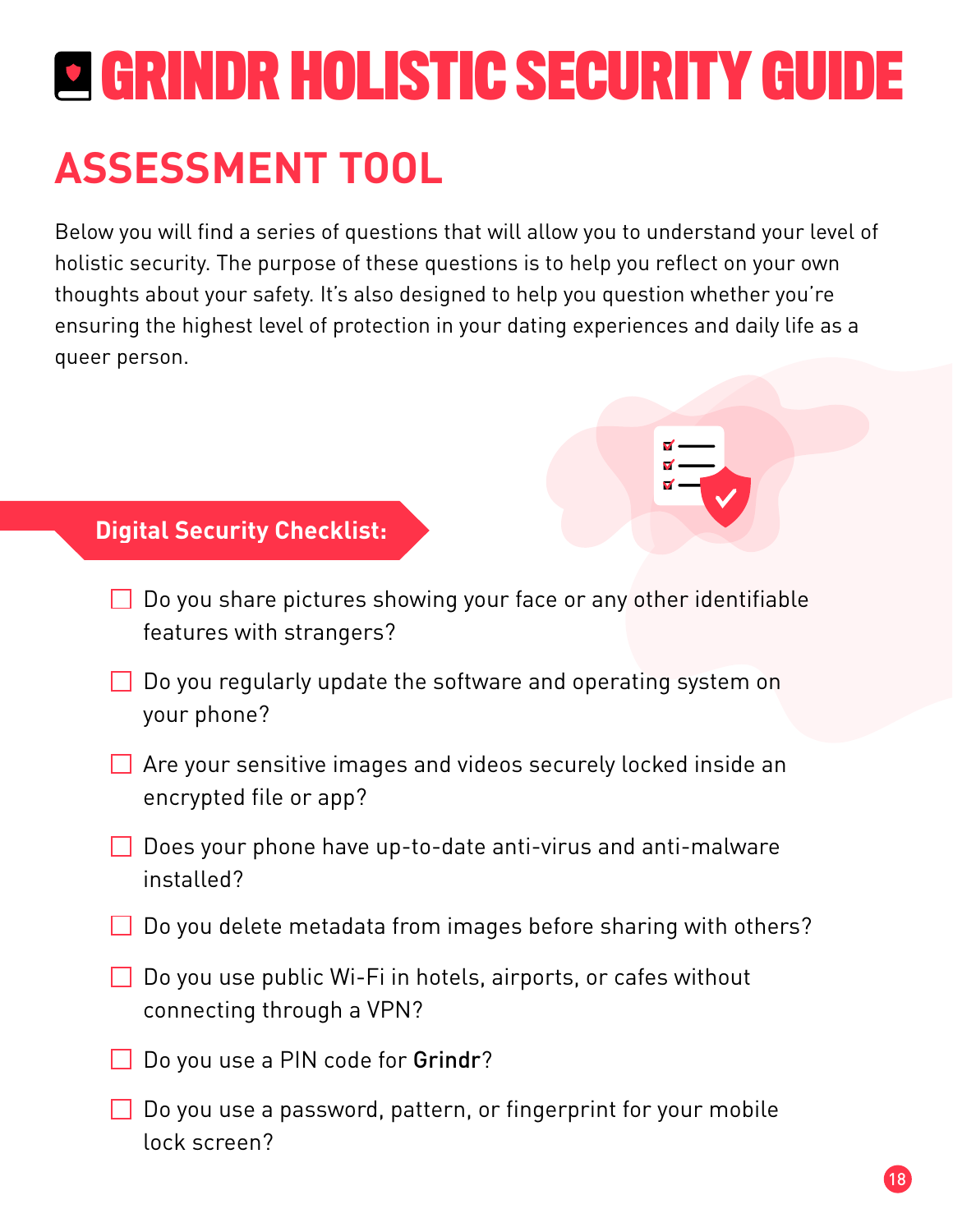$\overline{\mathbf{r}}$ 

#### **Personal Safety Checklist:**

- Do you usually vet people you talk to or date on Grindr?
- $\Box$  When you go on a date, do you tell your trusted friends where you are?
- $\Box$  Do you always make sure to meet strangers in public places before you bring them home?
- $\Box$  Do you clear your phone of sexual chats and sensitive images before you go on a date?
- $\Box$  Do you have knowledge of your legal rights if you're arrested?

#### **Self-Care Checklist:**

- Are you aware of your physical, emotional, and psychological needs?
- $\Box$  Do you know how to set boundaries?